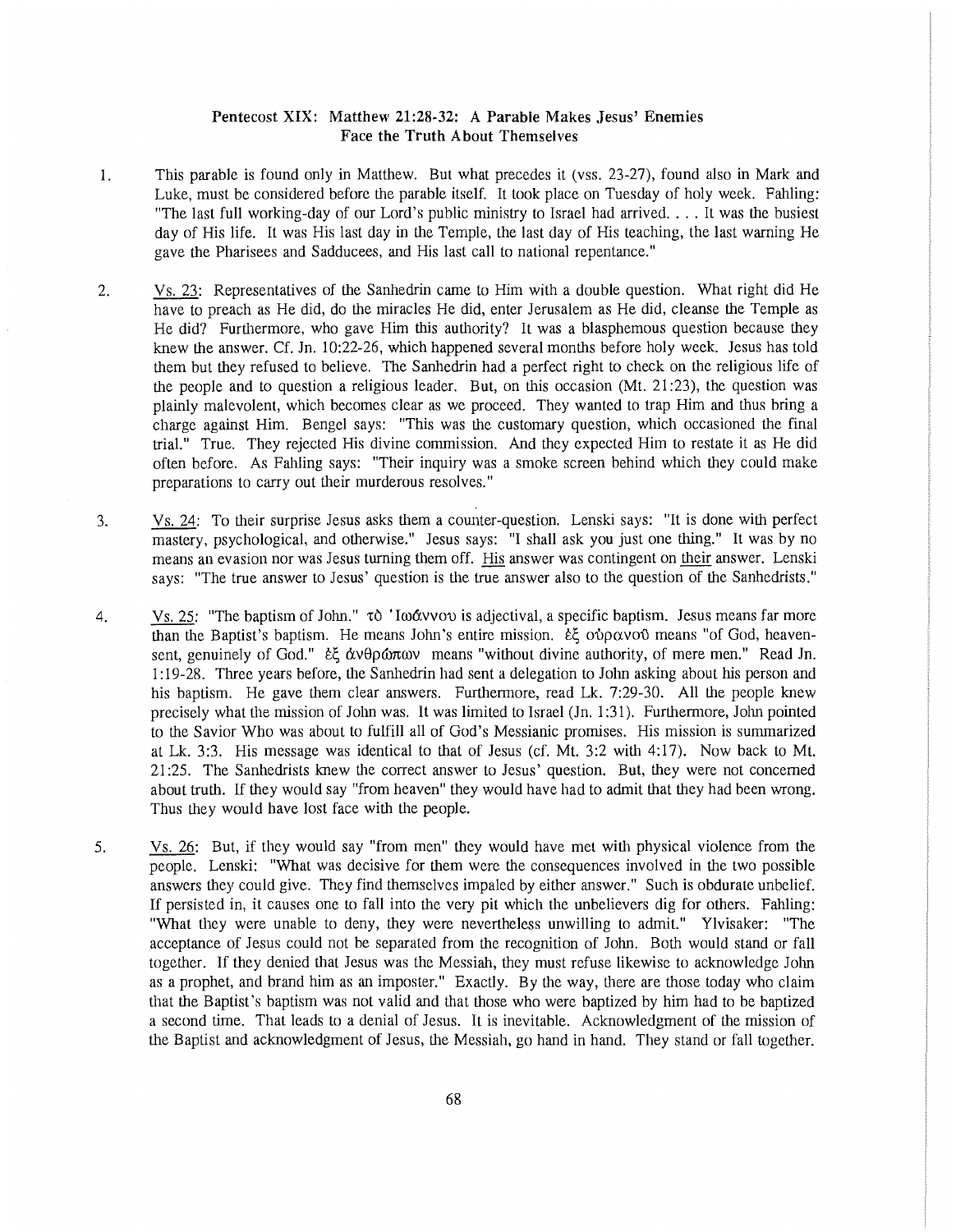- 6. Vs. 27: Their response to Jesus is: "We don't know". They did know. They are lying. Fabling: "What an admission by the 'incorporate wisdom of Israel'! And what a death-blow to their pretensions!" Ylvisaker: "They are craven and cowardly, the unfailing mark of malevolence." Bengel: "A forced confession of most disgraceful ignorance." And then in a footnote this: "In which (ignorance) however the proud at times prefer seeking a refuge, rather than yield themselves up to the truth. The wicked is caught in his own snare." Stoeckhardt: "We see here how morally wrong unbelievers are, because they cannot deny the power of the truth, but will not submit to it, resorting to lies, evasions, and lame excuses when they are confronted with it." Lenski: "Since the true answer to Jesus' question is the true answer also to the question of the Sanhedrists, by refusing to give the one they refuse to receive the other; and so Jesus is compelled to refuse to offer it to them." Jesus' answer to the Sanhedrists in this verse is by no means rude. He refuses to cast pearls before the swine.
- 7. Vs. 28: Here begins our pericope, found only in Matthew. By the way, the 25th edition of Nestle/ Aland has only a subparagraph here. That is preferable to the full paragraph in the 26th edition. Jesus said this immediately after vs. 27. Instead of an answer (vs. 27) He asks them a question of simple logic which introduces a parable. The answer is simple. The Kingdom of heaven is still open to these Sanhedrists, but, at this point, they need Law to bring them to repentance. The parable proceeds from love, not vengeance. The man, in the parable, is God. The two sons represent two kinds of people in Israel. Both are equally sinful. The call to repentance goes out to both equally. Tέκνον is a term of endearment. NEB and JB have "my boy". σήμερον denotes urgency. "Work in my vineyard" in application means "Become a child of God by faith in the Redeemer." The vineyard is explained in vs. 31 as the church on earth, the active believers in Jesus. The work, in application, denotes God working faith in them (Jn. 6:29) and they producing the fruits of faith (Jn. 15:5).
- 8. Vs. 29: Cf. the readings in Nestle 25th and 26th editions for vss. 29-30. The responses of the two sons are inverted. Only NASB and NEB follow the reading in the 25th. The others follow the 26th. These notes follow the 26th edition. Ou  $\theta \in \lambda \omega$  is blunt and rude, denoting refusal. Ylvisaker: "There is no word of polite address, not 'father' nor even 'master". His is the answer of willfulness and obstinacy." Lenski: "The reply of this first child comes as a shock; it is blunt, rude, without a trace of respect." But later he μεταμεληθείς. This is not the regular word for repentance which is µ£-rcxvotm. In his M.Div. tl1esis *(The Concept of Repentance in the Scriptures and the Lutheran Confessions, 1980, pp. 27-28) Paul Rauscher writes "The use of μετανοέω on the part of Jesus would* have tipped them (the Sanhedrists) off to what was coming, for everyone knew that John preached a baptism of  $\mu \in \mathcal{X}$  is Therefore Jesus uses  $\mu \in \mathcal{X}$  uses  $\mu \in \mathcal{X}$  and the regret and the sorrow of  $u\in\mathcal{U}$  without actually mentioning  $u\in\mathcal{U}$  bengel is correct in saying that  $u\in\mathcal{U}$ be used instead of  $\mu \in \alpha \vee \alpha \in \omega$ , but not vice versa." The versions variously translate this participle with "he repented", "he changed his mind", "he regretted it".  $\alpha \pi \hat{\eta} \lambda \theta \epsilon v$  means that after his regret he went to work in the vineyard.
- 9. Vs. 30: Note that both in vs. 28 and this vs. we have  $\pi \rho$  of  $\partial \omega$ . In each case the father approached the son. And his call or plea with both sons was the same. Now comes the reply of the second son. Note emphatic 'Ey<sub>0</sub>, the polite address  $\kappa$  6 puts, and adversative  $\kappa \alpha t$  which means "but". Ylvisaker: "The second son says 'sir' not 'father' as we should have reason to expect. The fawning humility evidenced in his reply at once arouses a suspicion as to whether or not he is animated by the proper filial respect toward his parent." Lenski: "The response is again astonishing 'Eyo, Kopte an emphatic 'I' with the implication 'to be sure' and the very respectful address 'lord' ... His readiness takes away our breath. . . . His promise was false; his character is plain." In other words, piety of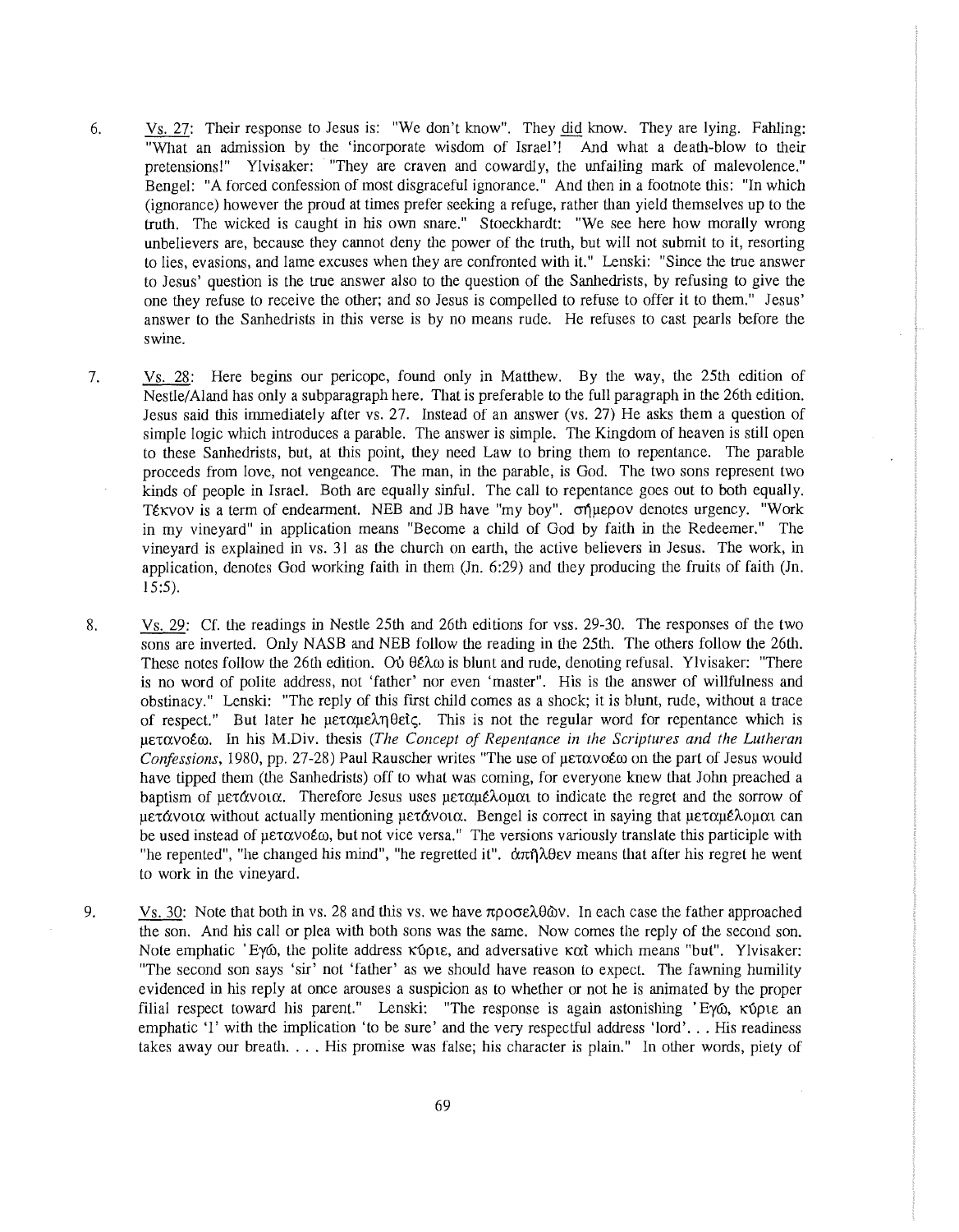words attended by refusal of the heart. Cf. Jesus' words at Mt. 15:7-9. Hypocrisy is a deadly sin, often apparent in the words and life of the unregenerate.

- 10. Vs. 31: In vs. 28 Jesus had asked: "Now, what do you think of this?" (AAT) Here comes the direct question, in vs. 31.  $\tau$   $\sigma$   $\alpha$   $\tau$  $\rho$   $\zeta$  is subjective genitive "What the father willed." The answer is plain and unavoidable. Jesus counters with 'Αμήν λέγω ύμιν which always denotes His divine authority. Look again at their two questions in vs. 23. Now Jesus states His divine authority and makes application of their own answer.  $\delta \tau t$  is recitative, like our quotation marks. "The tax-gatherers and the harlots get into the Kingdom of God before you." Note that both nouns ( $\tau \in \lambda_0$ ναι and  $\tau \circ \rho \circ \alpha$ ) have articles. Bengel says: "Publicans who were unjust. Harlots who were unchaste." Jesus is not winking at their sins. They were real and terrible,  $\pi \rho \sigma \gamma$  and  $\gamma$  is present, not future, tense. NASB makes it future, eschatological. No. "The Kingdom of God" here denotes the Kingdom of grace, the church on earth. Fabling: "These despised and hated sinners are 'streaming through the door which is not yet shut'." And then in a footnote this: "προάγουσιν, with the word 'before you' Christ still leaves the door open to them (the Sanhedrists) for repentance." Lenski remarks: "The last sentence of vs. 32 makes it plain that  $\pi \rho o \alpha y o \sigma v$  implies that the Sanhedrists are not going in at all." That is true. They do not go in unless they repent. Jesus is not saying that the Sanhedrists cannot be saved.
- 11. Vs. 32:  $\gamma \alpha \rho$  is explanatory. It gives the reason.  $\pi \rho \alpha \zeta$  bu $\alpha \zeta$  is very personal. Ev  $\delta \delta \omega$  δικαιοσύνης is adverbial, telling us under what circumstances the Baptist came.  $\delta x \alpha \omega \sigma \delta y \eta \varsigma$  is adjectival. It does not speak only of how John lived but primarily of his preaching and baptism. The publicans and harlots did not believe in John personally or in his way of living but in what he preached and in his baptism. Read Lk. 7:29-30 again. John directed people to Christ Who is the Way (Jn. 14:6). The word  $\delta\delta\zeta$  is used in Acts. Cf. Acts 18:26; 19:9; 19:23. It denotes the method of salvation, the doctrine of the gospel. Five of our translations read: "the way of righteousness." That is literal.  $δ$ ικαιοσύνη here surely denotes the imputed righteousness of God through Christ. That was the only hope of publicans and whores. NEB is surely wrong: "the right way to live." TEV is weak: "the right path to take." JB is not much better: "a pattern of true righteousness." The  $\kappa \alpha t$  which follows is surely "but". "You did not believe him", i.e. the Baptist. Jesus is not speaking about believing in a person, but believing in a message which includes baptism. Read the wonderful testimony of the people, concerning Christ. John preached law. This brought many to a knowledge of their sins and sinfulness. But he also preached Gospel, the imputed righteousness of Christ. He was far more evangelical than people usually think. We mentioned above that Kat means "but", the "but" of refusal. Now we have  $\delta \tilde{\epsilon}$  which also means "but", distinguishing those who rejected John's preaching from those who believed his preaching. What made publicans and harlots different from the Sanhedrists was repentance. And now the last sentence of this verse.  $\delta \hat{\epsilon}$  again means "but", again distinguishing the two classes of people.  $\omega_{\text{HE}}$  is emphatic.  $\delta \delta \text{vvec}$  needs careful thought. It is clearly concessive "although you saw". Saw what? Fabling remarks: "They were too proud to learn from publicans and harlots." And Lenski: "The Sanhedrists actually had a double reason for believing John (and thus also Jesus), namely not only the saving truth of righteousness preached by John but also the saving effect in the case of great sinners." Right. Not only did they hear what John said. They also saw how the message affected open sinners. Votepov reminds us of the same word in vs. 29. Here in vs. 32 it means "After they heard and saw."  $\sigma \delta \delta \epsilon$  is stronger than simple  $\sigma \delta$ . They did not even repent, i.e. acknowledge their duplicity, their hypocrisy, their sin. Read I Jn. 1:8. Refusal to acknowledge sin is self-deception and proves that there is no truth in the person. Contrition is caused only by the Law of God: Lex semper accusat, "The Law always convicts." The Law causes a man to be truthful about himself.  $\dot{\nu}$  otepov here means "after hearing the Law" which was preached to both open sinners and Sanhedrists.  $\tau$ 00  $\pi$ ιστεύσαι αύτ $\varphi$  needs careful attention. It has been called a result clause. That can be rightly understood. RSV, TEV, NIV, JB, NEB and AAT translate with the word "and". RSV